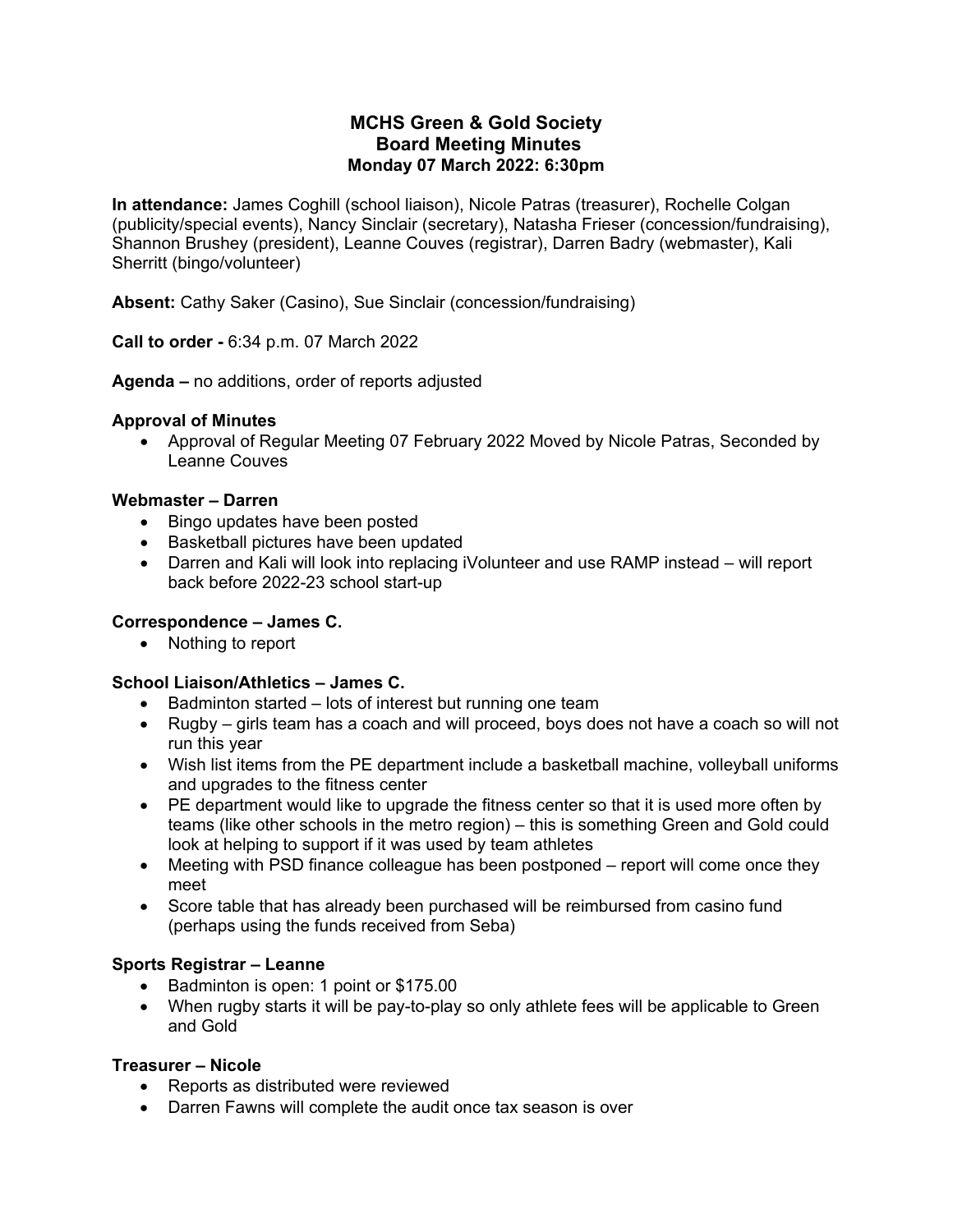• Nicole will gather a three-year history (might have to go back 4 years due to COVID) of per-sport costs to bring to the next meeting and assist James C with his conversations with PSD finance

## **Bingo/Volunteer – Kali**

MOTION: Kali Sherritt motioned to renew iVolunteer for 6 months, at a cost of \$90.00. Seconded by Nicole Patras. Carried

- Two student-specific questions were resolved
- Confirmed that summer bingos have been relinquished and Kali is expecting the new schedule soon
- Bingo license renewal has been submitted
- Kali will connect with Leanne to clarify what was done for the 2020 swimming season: pay to play? Fees paid? Refunds. They will connect
- Kali will connect with Shannon regarding outstanding volunteer cheques that might need to be cashed
- Messaging about last-minute cancellations and finding replacements will continue to be pushed
- Natasha is willing to assist Kali as needed to support crunch time requests

# **Casino/Gaming/Grants – Shannon for Cathy**

• Request to extend casino fund spending through June 2023 was submitted

### **Publicity/Special Events - Rochelle**

- Next apparel store is running March 28 April 12 and the notice has already gone out in the school newsletter
- Basketball pictures are up on the wall
- Wall of fame banner is coming together James C confirmed the school can help with printing so Rochelle and James will coordinate when it is time

### **Concession/Fundraising – Natasha**

- Memorial is hosting a tournament for Junior High Badminton May 4-7 so Natasha will prepare the required documentation, so she is ready to submit following April's meeting if we decide to run a concession
- Some suggestions were to reduce the items offered or the days/times the concession would be open

### **Old Business**

- Insurance Shannon will send out an email vote once she has final prices
- Policy Manual Leanne is meeting with Donna on March 8 and will report back on scope of work and cost estimates
- Points for coaching Rochelle will prepare the wording of the motion for April's meeting
- Fundraising requirement discussion continues surrounding the need to add required commitment; next step is to find out from AGLC about 50/50 and raffle options for this

### **New Business**

• 50/50 raffles tabled to May meeting when Cathy returns

**Adjournment** – 8:03 p.m**.**